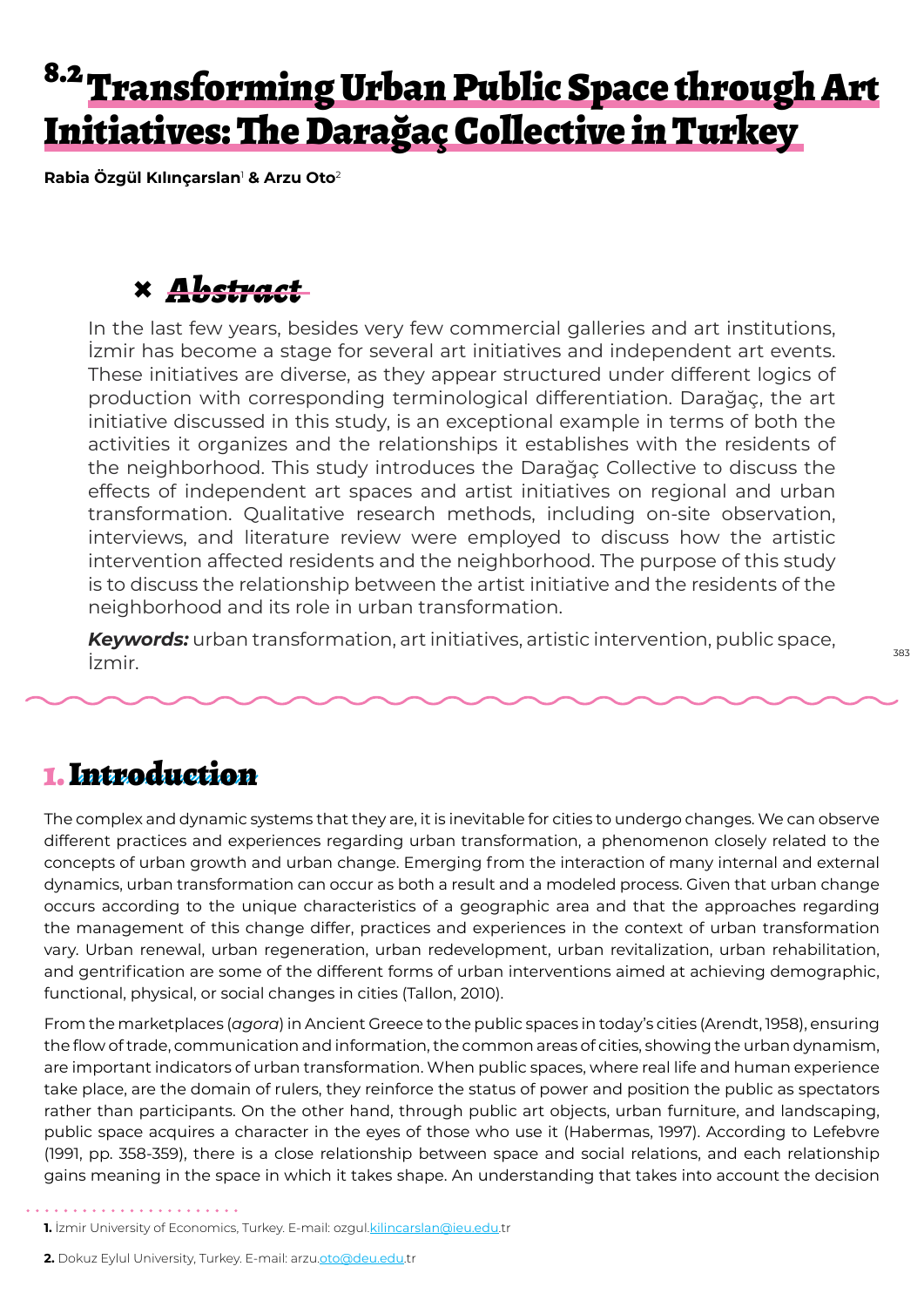mechanisms of the people and the demands of the public can help to strengthen the ability to organize publicly, the ability of people to express themselves and the sense of belonging to a place. Spaces enabling the interaction of people, who are not under control and do not know each other, increase this effect.

The sample area of this study, the district Umurbey, where the 2016-founded Darağaç Collective is located, is a potential urban renewal area in the southeast of the region formerly known as Darağaç, which, close to İzmir Bay and the port, covers an area between Alsancak Stadium and Halkapınar. An integrated and systematic renewal project for the area has not been announced yet. However, both the private sector projects consisting of commercial and residential building blocks and the idle industrial buildings, which the local government recently put in working order again, give an idea about the urban renewal process that is underway. Comprised of 19th and 20th century multi-storey (but not high-rise) residential buildings, inactive industrial buildings, factories, and warehouses that are no longer operational, the area has a heterogeneous texture. Today, many of these structures are out of order, damaged and/or abandoned. Meanwhile, with its small-scale repair shops, warehouses, and workshops of craftsmen and artists, which are located behind the harbor, the area still preserves its industrial character. In addition, the buildings converted within the scope of the refunctioning projects of the Izmir Metropolitan Municipality, such as the Historical Gas Factory Cultural Center, Izmir Vocational Factory, and Yaşar Painting Museum, are mostly used for cultural events and craftrelated trainings that emphasize historical values.

In this study, which examines the role and impact of art initiatives in urban transformation by looking at the Darağaç Collective in Izmir's Umurbey district, we benefited from the literature on urban transformation, public space, street art, and artist initiatives. Focusing on the case of Darağaç, this study deals with the role of participatory and collaborative artistic activities in urban transformation processes. In this context, we discuss the place of art initiatives in the broader cultural and artistic environment in Turkey, the relationship of art initiatives in İzmir with the city, and the distinct features of the Darağaç Collective in terms of its collaborative and participatory activities. The relationship between the Darağaç Collective and the residents of the neighborhood was evaluated with reference to a community-based model of transformation. Using a mixed methodology and embedded in a theoretical framework concerning public art, art initiatives, and participatory and collaborative art approaches, this article offers a case study aimed at determining the role of art initiatives in urban transformation. Two different methods of data collection were employed during this study, which is based on on-site observations and findings regarding the physical and socio-cultural structure of the neighborhood on the one and semi-structured interviews with the artists, residents, and craftsmen who were the pioneers of the urban renewal process in Umurbey on the other hand. In the light of these data, we evaluated the organic relationship established by the artists with the area as well as the effect and role of collective production in urban transformation.

#### **1.1 Urban Transformation and the Community–Based Transformation Model**

384

The force with which different models and practices related to urban transformation intervene into the urban fabric varies on a range from preservation of the status quo to reconstruction. When compared to urban conservation activities like restoration and refurbishment which require the least intervention and preserve the existing form, function, and texture of the urban fabric, rehabilitation, involving improvement and functional change, implies a higher degree of urban intervention. The greatest urban intervention and destruction comes with renewal, redevelopment, and gentrification (Longa, 2011, p. 15). Uneven growth in the production of urban space and new office housing complex projects are important causes of gentrification and displacement in today's cities (Smith, 1996, p. xviii). Generally, these projects are shaped according to the priorities of the private sector; this tends to be true even for transformation projects carried out within the scope of public-private partnerships (Harvey, 2000, p. 152).

The transformation of neighborhoods may cause effects such as displacement due to economic, physical and social changes, neighborhood changes or housing unit changes (Marcuse, 1985; Slater, 2009, p. 304). The impact of gentrification in urban transformation processes is characterized by a strongly intervening and highly destructive force. The concept of gentrification was first used by Ruth Glass (1964) to describe how, in the 1960s, the British nobility employed the services of artisans and craftsmen to transform detached Victorian houses in the central working-class districts of London into ostentatious and expensive residences, leading to the displacement of low-income workers from these areas (Hamnett, 2003, p. 331). According to David Ley (1996), the demographic characteristics and cultural values of the gentrifiers, as well as their consumption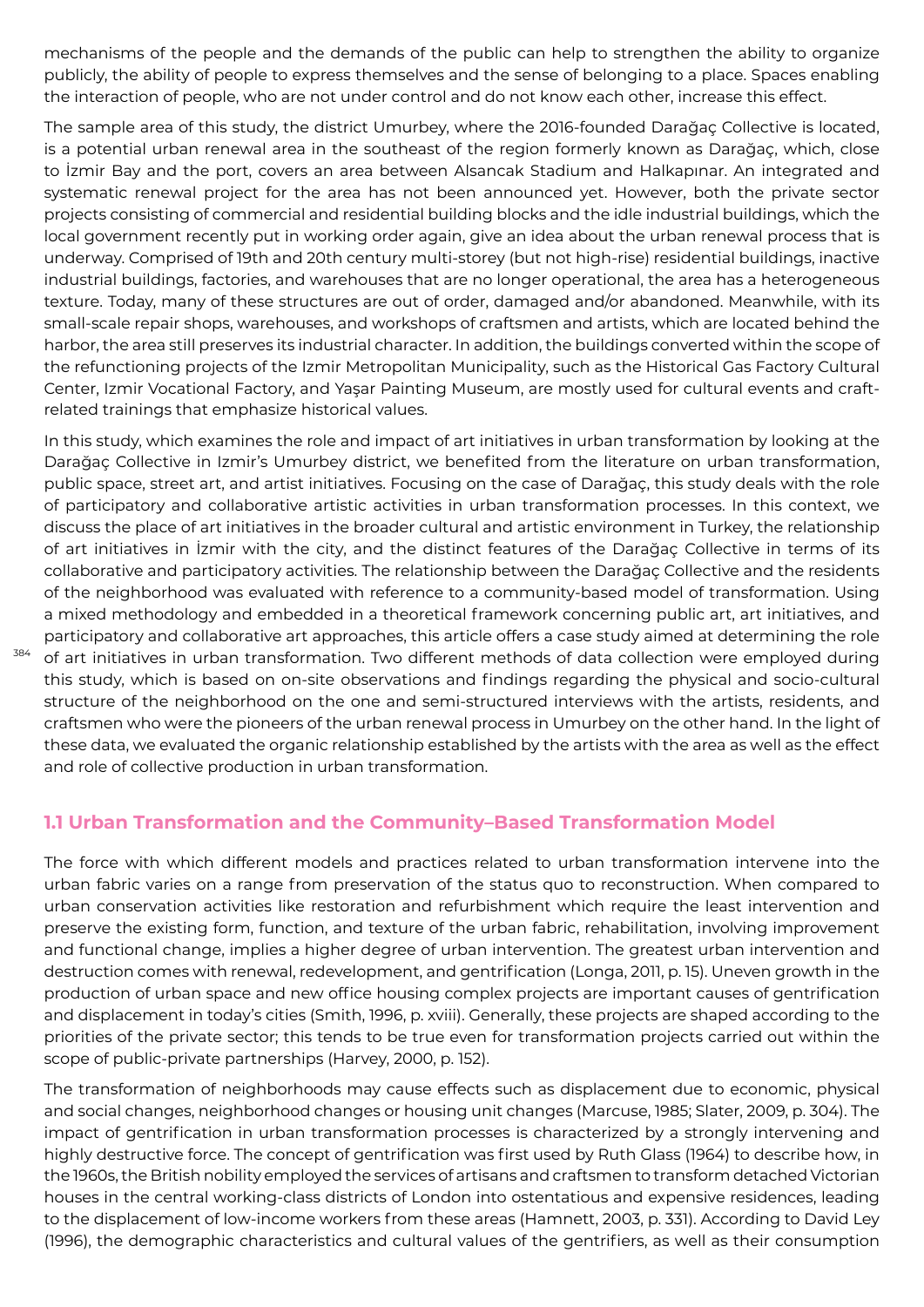norms and cultural preferences, lead to an aestheticization of consumption. In this framework, the first stage of gentrification is linked to counter-cultural lifestyles and involves avant-garde artists, LGBT, and activist political organizations (Ley, 1996). After the 1990s, the linking of culture with the urban economy has led to the dominance of a new and competitive mode of cultural management which is characterized by a stronger involvement of the private sector. The shift in local politics towards creative industry and entrepreneurship triggered by the strategy of attracting the creative class entails the implementation of elitist policies that encourage gentrification (Harvey, 1989). The prioritization of the preferences and interests of a small elite (Beglund & Olsson, 2010) and forms of urban planning and design that are geared towards marketing the city cause a deepening of inequalities which in turn increase social polarization. Those who have a say in determining the city marketing strategy, the image used to market cities, and the cultural elements that make up this image, also interfere with the collective memory and aesthetics of the city. In this regard, Harvey (2002) emphasizes the danger of allowing multinational capital and small local elites to monopolize the symbolic capital of cities. Towards the end of the 1990s, the issue of social exclusion and programs to prevent social exclusion came to the fore and centralist approaches were gradually replaced by approaches based on participation and the neighborhood scale that were organized around local communities (Duyar-Kienast, 2015).

the 1950s, urban policy was defined as reconstruction, while the relationship between public space and art  $_{\rm 385}$ In current examples of gentrification, one can observe attempts to resolve dichotomies like lower/middle class, economic/cultural, and production/consumption on the axis of common interests (Lees et *al.*, 2008). As a new urban lifestyle, proximity to cultural activities and historical landscapes have gained value in the housing preferences of upper- and middle-class city dwellers. In the cities of Istanbul, Ankara, and Izmir, where urban transformation is particularly intense, transformation projects are mostly realized in partnerships between the local government and the private sector. Criteria such as historical value and proximity to cultural activities and the old city center shape the demand in these projects. In areas where such projects have been implemented, local residents ended up being displaced (Uzun, 2013, pp. 245-250; Ergun, 2004, p. 399). The fact that the Umurbey district is an area where new housing projects are being developed and which is preferred by the urban upper- and middle-class, requires us to consider culture-based urban transformation together with concepts like cultural economy, and cultural management that became popular after the 1990s. Before was primarily being seen as an art object (statue) in public space.

### **1.2 The Role of Art in Urban Regeneration**

Cultural activities have begun to play a more active role in urban transformation almost all over the world since the 1980s. The increase in the number of biennials and public art projects is an important indicator of this dynamic. Art in public spaces, which is installed to enrich and aestheticize these spaces, and the broader framework of the relationship between art and public spaces are discussed with reference to notions such as art in the public interest and art as public spaces (Kwon, 1997). In the 1980s, the number of studies on the impact of art on the urban economy increased, and although many artists would still criticize concepts inspired by an industrial economy like art managers and creative sector in the 1990s, these concepts were used more frequently, and in the following decade, art managers, funders and policy makers began to use the term 'cultural industries' instead of the word 'arts' (Evans & Shaw, 2004).

In Turkey, in addition to the cultural and artistic activities carried out with the support of the public and private sectors, non-profit artist initiatives also play an active part, especially with respect to the production of art in public space. The Istanbul Biennial, first held in 1983, is an important event in the Turkish culture and arts scene in terms of the impact of art on the urban economy. The increase in biennials, festivals etc. in Istanbul in the 1990s corresponded to an understanding of art in the public interest and was supported by the public and private sectors, although the economic contribution of these events to the city was rather limited. The dense migration to the cities which occurred in the 1970s led to a rebuilding of cities and the development of new housing projects in the 1980s and 1990s. Apart from art in public spaces, approaches like art in the public interest or art as public spaces were discussed only in very small artistic circle in these years. Examples of art as public space (like *Oda Projesi*) have increased since the beginning of the 2000s. This artistic approach of interacting with neighborhoods began to play a more active role as art initiatives started to spread towards the end of the 2000s. As in Istanbul, spaces run by artists began to spring up in Izmir in the early 2000s and became an important part of the creative economy of the city after 2010.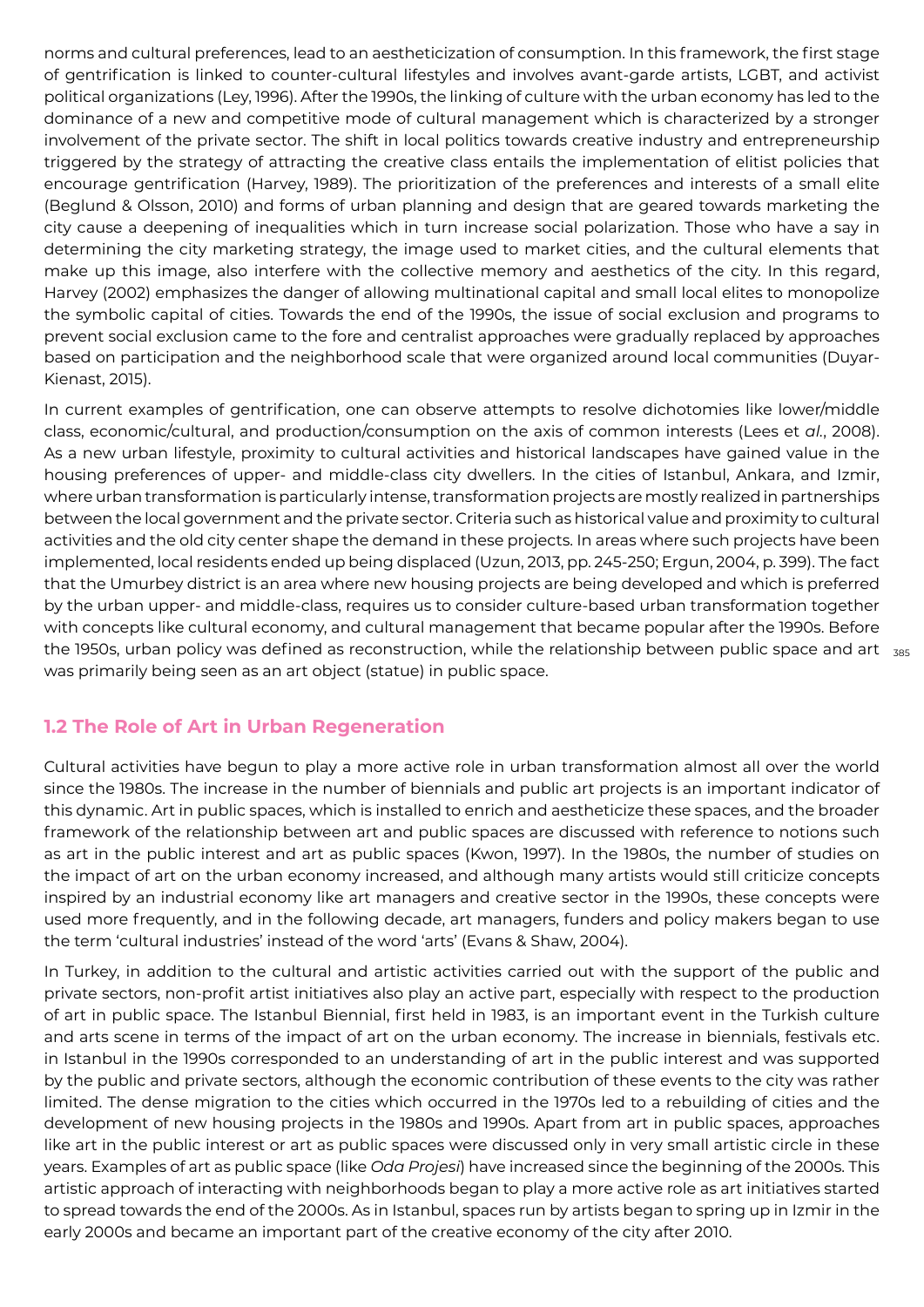### **1.3 Art Initiatives and Public Space**

The term art initiative refers to a non-profit organization, implying that the latter is 'artist-run'. The term 'artistrun' is commonly used to describe grassroots organizations founded and managed by artists. Artists establish and maintain these spaces as individuals, collectives, or groups. The term "artist-run" also emphasizes the production processes within these spaces. For us to understand these spaces, it is important that we examine the needs catalyzing the creation of artist-run spaces, and the forms of self-organization, DIY, volunteer labor, and skill that subsequently shape them. Such spaces often provide an opportunity "for emerging artists to display their work before moving on to more established venues" (Pryde-Jarman, 2013, p. 18). At the same time, due to their organizational form and the underlying understanding of a gift economy, they are likely to be a laboratory for avant-garde pursuits outside commercial art. Community-based urban regeneration models involve non-profit social initiatives and grassroots approaches which operate on a "neighborhood" scale to ensure local participation. Allowing the development of community-based cultural policies that enable the participation of local people instead of state-led (top-down) urban transformation models harmonizes with art initiatives and art as public space.

One of the important determinants of Izmir's culture and art environment is that, compared to the population of the city, the number of exhibition venues of established art institutions, museums, galleries and art centers is rather low. For this reason, there has been a search for alternative venues other than the white cube for exhibitions and art events, especially since the 1990s. There are over three hundred art initiatives in and around Izmir. More than half of them operate within the creative industries. One of these artist-run structures is the Darağaç Collective, which has reached an audience above the art scene average with the activities it has carried out in the last five years, and which adopts a participatory approach to engage in artistic production together with the people of the neighborhood. These features distinguish Darağaç from other art collectives.

Since 2010, independent art movements and non-profit common spaces have emerged to complement the few galleries located in Izmir. In the absence of art institutions like museums and galleries, especially art initiatives, generally founded by young artists in collaboration with more established artists, play a decisive role in the culture and art environment in Izmir. By strengthening both the solidarity among artists and the relations with the local government and international institutions, artist initiatives activate the culture and art environment of the city (Kılınçarslan, 2021).

If we want to gauge the impact of art initiatives in the development of an understanding of urban transformation that is determined not as the domain of the administrators, but by the decision mechanisms of the people, while also ensuring public organization and considering the demands of the public, we can look at the activities of the Darağaç Collective and the urban revitalization process in Izmir's Umurbey district. We will try to analyze the process of local revitalization that unfolded in the area while it was undergoing urban transformation by looking at a few examples from the activities of the art collective and examining the data obtained from interviews conducted with artists and residents of the neighborhood.

# 2. The Darağaç Collective

The Darağaç Collective is an artist-run, independent, non-profit organization founded in 2016. In 2013, some of the artists in the collective moved their studios to the neighborhood for economic and social reasons. Settling in the neighborhood for individual reasons and in a scattered manner, these artists developed an organic relationship with the people of the neighborhood. The artists who came together in 2016 to form the collective started to engage in art activities that included the neighborhood. Having acquired the official status of an association in 2020, the initiative continues to operate as a non-profit organization. Adopting the principles of street art as a search for alternative exhibition spaces apart from museums and galleries, an alternative and performative mode of production and a proposal for life (N/A, 2014, pp. 9-21), from their very first meeting, the artists of the Darağaç Collective have embraced a horizontal mode of organization in which they continuously discuss and try to develop their artistic production and exhibition strategies.

The first exhibitions of the Darağaç Collective in 2016, which were initially organized to showcase contemporary art works and contact the neighborhood, lasted only one day. This event helped to establish a relationship with the locals that made it possible to collaborate in graffiti and street art projects. Street art, which was born in the political climate of the 1960s, provided artists, who pointed out the differences and junctions in the demographic structure of the city, with a space of freedom and an opportunity to share their work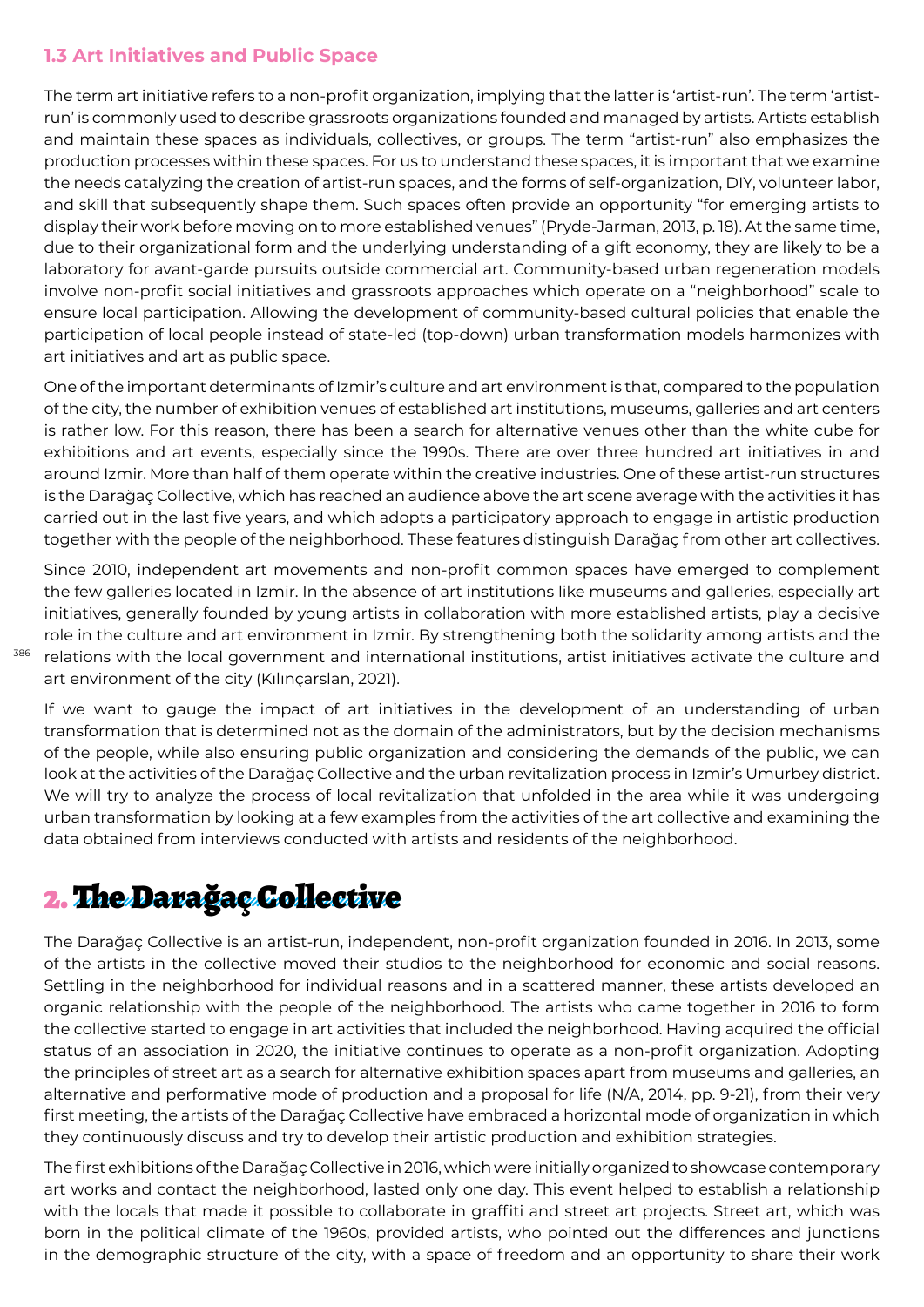with wider social segments. Falling into the category of street art, graffiti constitutes a freer form of selfexpression and of spreading one's existence across the city (N/A, 2014, p. 11). The spread of graffiti in the neighborhood has enabled both other artists from Izmir and artists from other regions to meet in the neighborhood. Today there are around 230 murals and graffiti in the neighborhood. These graffiti and street art events, which over time began to receive different funds and forms of support and were joined by artists from different cities in Turkey and abroad, bring together the actors of the culture and art environment with the locals and have had other positive repercussions in terms of Izmir's urban life. In fact, the Izmir Metropolitan Municipality has been organizing the Izmir Mural Fest since 2018, inviting artists from the Darağaç Collective to sit in the organizing committee of these events.

The participatory and collaborative processes established with the residents of the neighborhood have been supported by contemporary art's approach that blurs the border between life and art and by the value it attaches to the temporary, heterogeneous, and pluralistic. Likewise, giving room to the performative, the nature of contemporary art as well as its proposal for an alternative production and life and the corresponding artistic persona are all compatible with community-based transformation models and culture-based urban transformation models. Meanwhile, the illegal, temporary, and uncompromising nature of street art is important in terms of reintegrating local people into local democratic processes and developing civil society.

In addition to events like site-specific installations, digital art works, mural works, and performances (Altuğ, 2009), which spread over the neighborhood and are an increasing number of participants (see figure 8.2.1), the artist initiative also conducts workshops with the children of the neighborhood. Having entirely turned into a large artist workshop, the neighborhood's structure reflects the positive and sustainable social relations established between artisans, craftspersons, the local people and the artists. The artists of the collective, who embrace the neighborhood culture, create an original and constructive change in their environment. The artists turn the physical deterioration of the industrial area into an environmental advantage by using it as a value. Design-based artistic interventions done to derelict and old buildings in the neighborhood become part of the artistic production as elements that enrich the environmental texture. The Darağaç artists choose a modest, temporary artistic style and street art techniques such as graffiti and mural to create a texture that harmonizes with the area's inert and derelict structure. The medallion designed by the collective artists in memory of Sir Alec Issigonis, the designer of Mini Cooper, who is thought to have lived in the neighborhood in the past, shows the bond that the collective established with the history and cultural heritage of the neighborhood regarding the period when it was inhabited by non-Muslim minorities. This relief medallion is the artists' first work as a collective.



Figure 8.2.1 - The Cultural Memory of Neighborhood: Sir Alec İsigonis Medallion

Source: Darağaç Collective, 2018

artwork and community, we may identify concepts 387 In the context of the relationship between artist, such as relational aesthetics, participatory art, community-based art and Ranciere's (2009, pp. 1-25) "emancipated spectator" in the activities of the Darağaç Collective. In the neighborhood, a grocery store, repair shop or home can become a performance or exhibition space, while mechanics, craftspersons, traders, and residents' figure as artists. The collaboration between artists and residents has increased since 2016. Some of the residents of the neighborhood took part in art events, taking on the roles of artists, gallerists, and collectors. The local Hüseyin Özgürtepe (see figure 8.2.2), who owns a repair shop, used his shop as an exhibition space during the Darağaç III exhibition in 2018. He exhibited a selection of works gifted to him by the artists of the collective as the Hüseyin Özgür Collection. The 2018 Darağaç II exhibition featured a performative storytelling by Nazmiye Birecik, one of the residents of the neighborhood, in front of her own house. In the performance titled "Nazmiye Bilecik Story", which she prepared together with Tuğçe Akay, one of the collective artists, Birecik told a story about Mustafa Kemal Atatürk and her father's love for him in front of the family's 50-year-old house. The items mentioned by her in the story could be seen in a room reserved for Atatürk.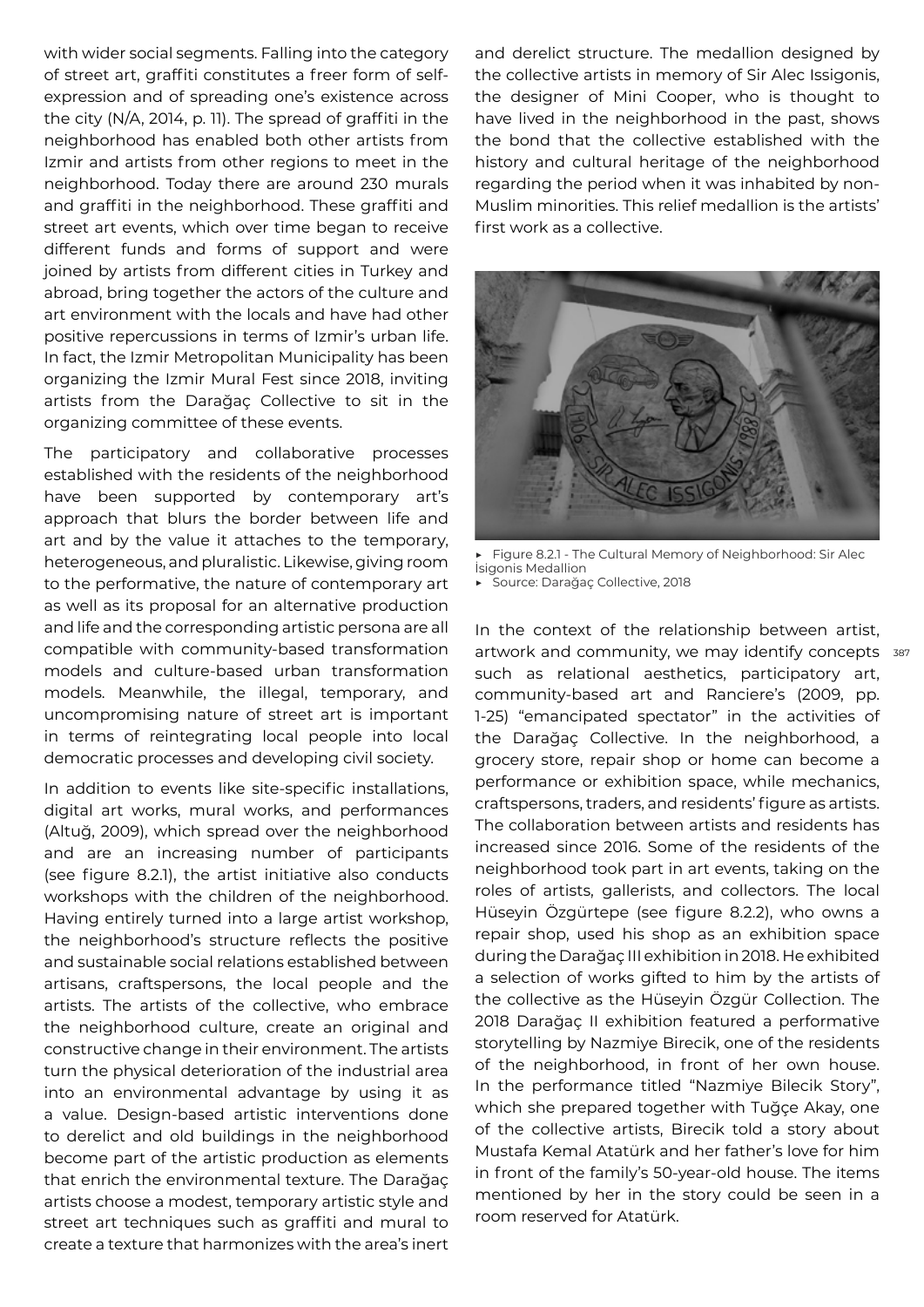

Figure 8.2.2 Hüzeyin Özgürtepe (mechanic in neighborhood), Collection of Hüseyin Özgürtepe



388



Figure 8.2.3 - Aycan Genlik, Media Assignment: Daragaç Newspaper, ▶ Source: Darağaç III, 2018

Apart from the fact that some of the residents participate in the collective's other activities, the Darağaç event, which is held every year for the entire neighborhood, essentially is a festival., Since they bring the enthusiasm and hustle and bustle of a festive holiday to the neighborhood, residents call these events *bayram.* Fittingly, the headline of the fictional newspaper created by artist Aycan Genlik in his work *Media Assignment: Darağaç Newspaper* writes "It's Bayram today" (see figure 8.2.3). As this work indicates, the relationship between the artist and the neighborhood has started to create its own value and collective memory. These artistic activities constitute examples of "participatory art" in which the roles of artist and audience and the boundaries between private and public spaces disappear (Pasin et *al.*, 2020).

While the guest artists coming to the neighborhood produce works specifically designed for its public spaces, they focus on topics related to the daily relations, collective memory, physical characteristics, and political agenda of the neighborhood. The Immigrant Registration Update Center opened by the Izmir District Governor's Office in 2018 has

changed some of the dynamics in the neighborhood. The fact that sometimes as many as 400 immigrants a day wait in the narrow streets to obtain their IDs has created an unusual movement in the area. At the same time, stories about immigrants have become part of the daily dialogues between the residents of the neighborhood. Photojournalist Mert Çakır (see figure 8.2.4) created large prints of children's passport photos, found images stemming from photo albums left behind by refugees who tried to go to the Greek islands from Çeşme, and hung them on the facade of a house in the neighborhood. Then he photographed this installation for two years, documenting how it was destroyed by the weather. Another guest artist, Leman Sevda Darıcıoğlu, observed the presence of immigrants in the neighborhood, their waiting in the queue and their dialogues with each other and the residents of the neighborhood, leading her to do the performance *Waiting II: Darağaç "*Who waits for whom, when, and for how long?*"* in which she tied herself to a tree close to the immigration office and kept watch for 24 hours.



▶ Figure 8.2.4 Mert Çakır, GAP, digital print from found image Source: Daragaç III, 2018

Similar to the examples given above, the activities of Darağaç provide a platform for reflexive and critical works that suit the understanding of art as a public space. At the same time, workshops that help establish a relationship with the neighborhood reinforce the experience of coproduction. Apart from the art workshops with children organized by the Darağaç Collective artists (see figure 8.2.5), designer Emre Yıldız's signboard design workshop for local shops is an example of participatory and collaborative production.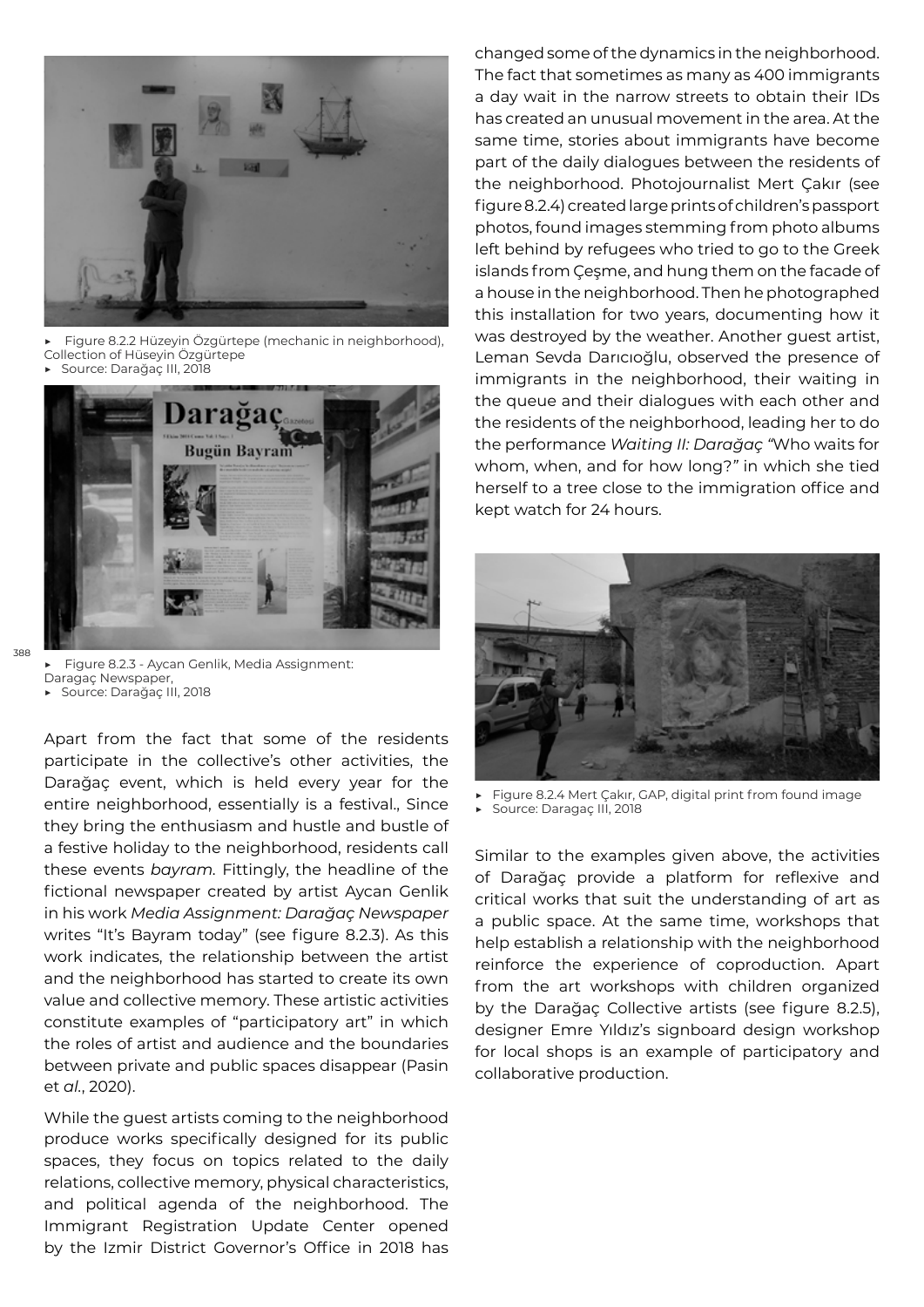

▶ Figure 8.2.5 - Emre Yıldız, Darağaç Signboard Workshop

Source: Darağaç IV, 2019

Integrated into urban transformation and social policies, public art can work to reduce both physical and social exclusion and thus strengthen the sense of identity and belonging. Alongside its contribution to creating a more beautiful environment, public art aims to improve environmental quality and enhance people's attachment to a place. As in the example of Darağaç, art is used as a communication tool, enabling collaboration with local producers and artisans to learn new skills and convey different forms of knowledge. This opens up new perspectives on the labor market and potential roles for both artists as the urban precariat and local shopkeepers. The joint productions and mutual knowledge sharing of the Darağaç Collective and the neighborhood's craftsmen and artisans seem to have affected the local government's approach to cultural economy. Although the local government, in its culture-based understanding of urban transformation, has not yet developed effective cultural policies to support local and grassroots organization, it considers the relationship and communication between the Darağaç Collective and the residents of the neighborhood as a model. It should be considered whether a civil form of urban transformation based on participation at the neighborhood level as it can be observed in Barcelona, whose approach is presented as a 'success model', because it is built around civic ideas/ideals and centers on neighborhood committees (Degen & Garcia, 2012), can also be a viable option for Izmir.

Within the framework of community-based urban transformation, local governments can achieve objectives such as increasing the responsiveness and quality of local services by informing local people and reintegrating them into local democratic processes and involving users in management processes. In addition, macro-scale approaches like continuing to invest in the infrastructure required for cultural production or supporting cultural tourism through major events related to the city's local heritage and other high-profile art events, can be employed to develop a holistic branding strategy in city marketing (Kong, 2000, p. 387).

The most frequently mentioned issue in the interviews and surveys conducted with artists and neighborhood residents is the uncertainty as to whether urban transformation will imply the displacement of locals. Since the renewal of the social fabric took place as a process involving both the artists and the residents of the neighborhood, it did not have a negative impact in terms of displacement and exclusion. Meanwhile, even though we do not yet observe very high differences, initial increases in rents have led to fears about commercial gentrification. Although cooperation with the public and local governments does not yet pose any problem, neighborhood residents, artisans and artists are worried that public-private partnerships will take shape in line with the priorities of the private sector rather than the priorities of the public.

The commodification and commercialization of the <sup>389</sup> Although macro-scale cultural projects which emerge because of public-private collaborations play an important role in the city marketing strategy, they can create the problem of cultural injustice. area targeted by urban marketing, and its handling as a marketed product may deprive that place of its unique characteristics. While marketing emphasizes the uniqueness and authenticity of places, once having become marketable, they tend to lose their uniqueness and authenticity, resulting in what Harvey describes as their Disneyization (Harvey, 2002, p. 397).

### 3. Darağaç Art Events During the Covid-19 Pandemic

In 2020, the annual Darağaç exhibition took place in a hybrid format due to the pandemic. The efforts of artists as an urban precariat to sustain themselves despite the pandemic, as well as economic and social challenges determined the name of the 2020 exhibition. "Darağaç Exist" (see figure 8.2.6) includes production and exhibition strategies that simulate a life that, under pandemic conditions, has become superimposed by imperatives like hygiene, sterilization, control, security, and masks. As part of this fiction, security guards wearing masks and sterile clothes took the audience's temperature before they allowed them inside the exhibition.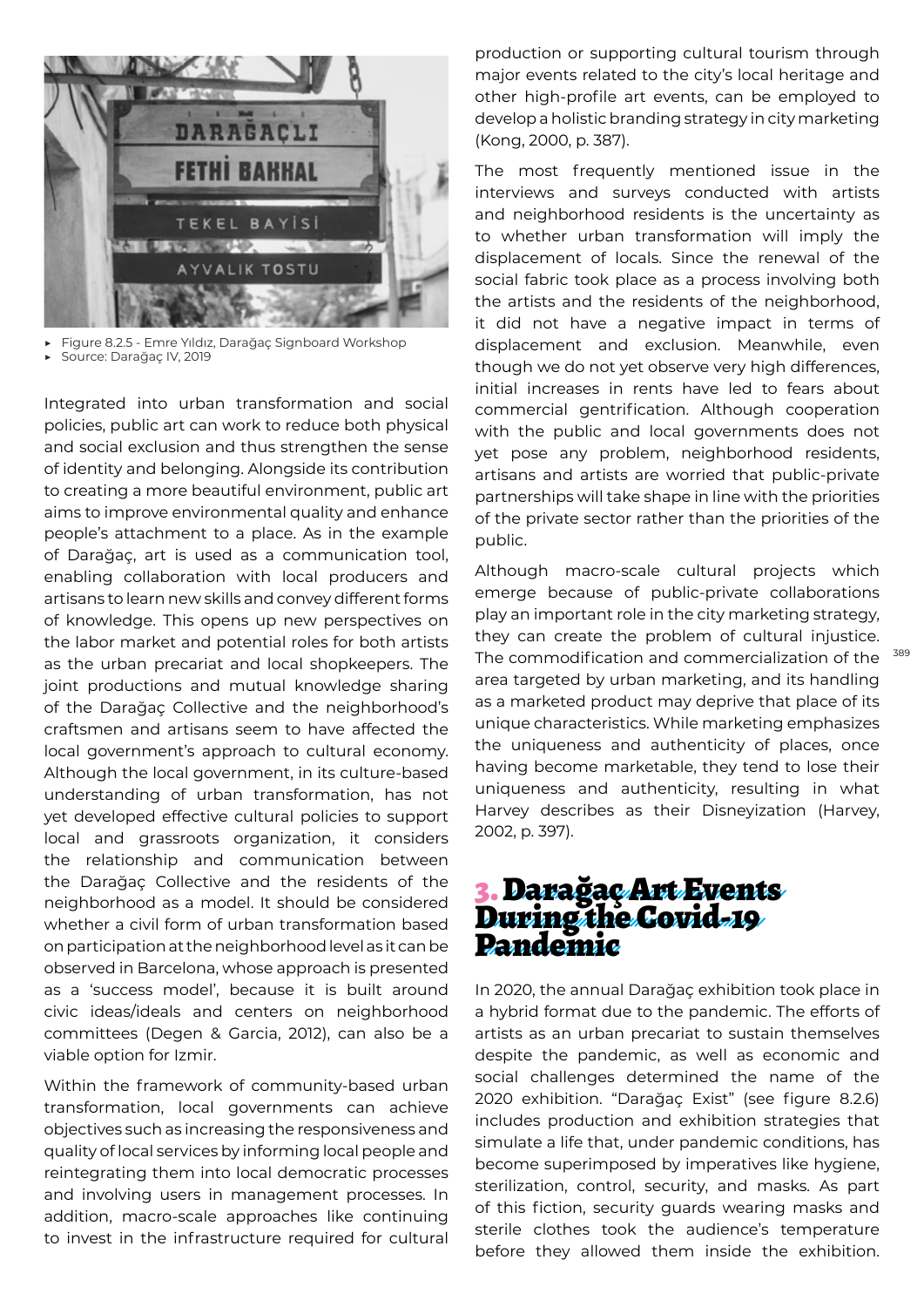The exhibition took place in public space, closed off by a curtain installed by the collective. For those who were not able to attend the exhibition physically, a virtual tour was prepared, which used a video game aesthetic. While the Darağaç Collective's direct relationship with the neighborhood and the participatory and collaborative production processes continued throughout the pandemic, the Collective's interaction with the audience remained mostly limited to online events. *Darağaç-İcra*, another performance event organized by Darağaç Collective in collaboration with invited artists in 2020, included interactive works. The performance *Walkthrough: Darağaç* by the artist collective 'tibia x fibula' was designed to resemble an interactive video game where the audience can participate online by casting. Due to the curfews during the lockdown, the artists walked the audience through the exhibition in interactive online tours where they followed the directions given by the audience. The artist collective Medyartiz found an interactive way of exhibiting the online dialogues in their performance *My liar valentine*, reflecting these dialogues on a screen set up in the neighborhood. This and similar online events that took place during the pandemic have had two interesting effects. While the artists did not lose their direct connection and physical contact with the neighborhood because their studios are located in the neighborhood, their physical ties with their audiences shifted to online platforms. Thus, their activities have become more decentralized and diffused. While the members of collectives that do not have a production space or whose production and living spaces are separate, express that they were experiencing difficulties in terms of their artistic production and interaction with their audiences (Yiğit, 2021), the members of the Darağaç Collective were able to continue their collective production as the neighborhood has become their production and living space.



- ▶ Figure 8.2.6 Darağaç Exist, 2020
- Source: Darağaç Collective Archieve

# 4. Conclusion

The differences observed in urban transformation practices and experiences allow us to discuss the force of their respective interventions. Decisions taken on a range between the preservation of the status quo and reconstruction processes may lead to the deterioration of the social fabric of that region, commercial gentrification, and increasing pressures towards displacement. When creating urban transformation policies, approaches that prioritize participation and the neighborhood scale and put local communities at their center instead of a centralist approach, while simultaneously taking into account the issue of social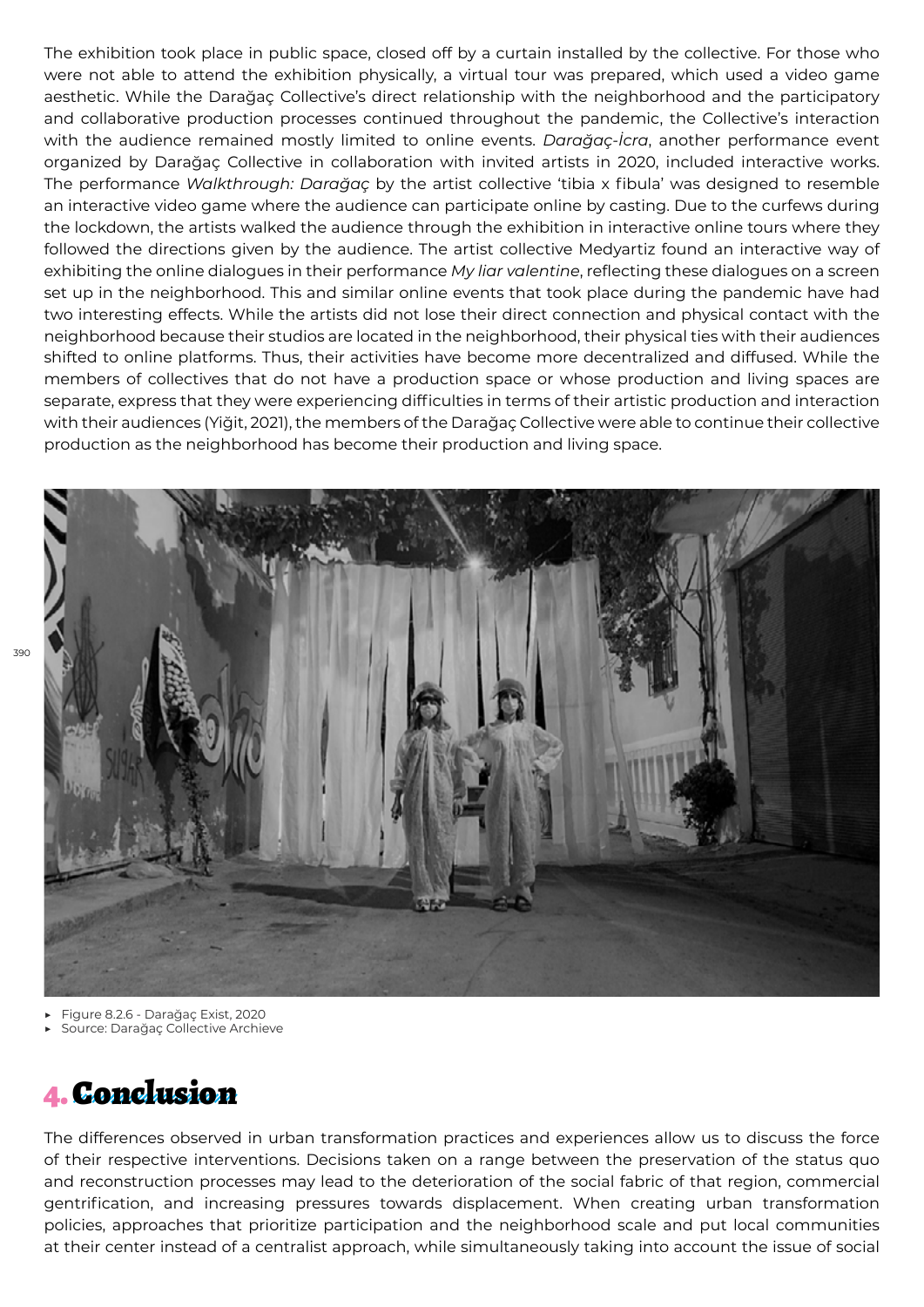exclusion and programs to prevent social exclusion allow for urban interventions that are more compatible with the social fabric of the area and carried out through grassroots organization. Given that the majority of the world's lives in cities today, it has become more important to control growth and develop sustainable city models. Non-competitive urban entrepreneurship and city marketing policies, increasingly spreading intercity networks, and local area agreements that can work together with culture-based urban transformation models support a sustainable form of the city. Social enterprises, participatory and collaborative approaches, enabling communities to participate in urban governance, and ultimately urban policies and rights that support approaches like decentralization on a local scale, can all help to solve the problems of gentrification and displacement. In this sense, culture-based urban interventions will have a greater impact if the state and local governments procure political and fundamental rights, provide resources such as economic funds, and support local policies with global inter-city networks when developing inter-neighborhood networks at the local level. Especially in cities where there is a high concentration of independent non-profit organizations, as in the case of Izmir, where the culture industry has not yet fully developed, the creative economy will have the opportunity to grow when these social enterprises are supported with planned and sustainable policies.

Unlike other art initiatives in İzmir, the Darağaç Collective has developed organic relations with the area and thus undertaken positive interventions to the social fabric. The approach of the Darağaç Collective has also added dynamism to the city's culture and art environment. Even though the true colors of the urban transformation process in the Umurbey district yet remain hidden, the participatory and collaborative process between artists and neighborhood residents is promising. As this example shows, to create a sustainable urban form, it is essential to consider the role and impact of art initiatives in culture-based urban transformation models and for local governments to create policies that support community-based models.

Acknowledgements We are very grateful to the residents of Umurbey neighborhood and Darağaç Collective members for their helpfulness and willingness to answer our questions and also for allowing us to use the collective's archieve,

#### **References**

» Altug, D. (2019, March 20). Bakınız:DARAĞAÇ. *Plato Sanat*. Retrieved from: https://platosanatblog.wordpress.com/2019/03/20/bakiniz-Darağaç/

» Arendt, H. (1958). *The Human Condition*. Chicago: The University of Chicago Press.

» Berglund, E. & Olsson, K. (2010, August). *R*et*hinking Place Mark*et*ing: A Literature Review*. [Conference paper]. 50th ERSA Congress, Jönköping Sweden.

» Degen, M. & Garcia, M. (2012). The Transformation of the 'Barcelona Model': An Analysis of Culture, Urban Regeneration and Governance. *International Journal of Urban and Regional Research, 36*(5), 1022-1038.

» Duyar-Kienast, U. (2015). Sosyal Kent Programı: Almanya'da Kentleşme ve Kentsel Dönüşüme Örnek. In Duman & I. Coşkun (Ed.). *Neden Nasıl ve Kim için Kentsel Dönüşüm.* (pp.257-281). Istanbul: Litera Yayıncılık.

» Ergun, N. (2004). Gentrification in İstanbul. *Cities*, *21*(5), 391-405.

» Evans, G. & Shaw, P. (2004). *The Contribution of Culture to Regeneration in the UK: a review of evidence*. *A Report to the Department for Culture, Media and Sport*. London: DCMS. Retrieved from: https://www.researchgate.net/publication/242156890\_The\_contribution\_ of\_culture\_to\_regeneration\_in\_the\_UK\_a\_review\_of\_evidence

» Glass, R. (1964). *London: aspects of change*. London: MacGibbon & Kee.

» Habermas, J. (1987). Modernity: An Incomplete Project. In H. Foster (Ed.). *The Anti-Aesth*et*ics: Essays on Postmodern Culture* (pp. 3-16). Seattle: Bay Press.

» Hamnett, C. (2004). *Unequal City: London in the Global Arena*. London: Routledge.

» Harvey, D. (1989). From Managerialism to Entrepreneurialism: The Transformation in Urban Governance in Late Capitalism. *Geografiska Annaler. Series B, Human Geography, 71*(1), 3-17.

» Harvey, D. (2000). *Spaces of Hope*. Berkeley, Los Angeles: University of California Press.

» Harvey, D. (2002). The Art of Rent: Globalization, Monopoly and the Commodification of Culture. *Socialist Register, 38*(1), 93-110.

» Kılınçarslan, Ö. (2021, April). *Izmir Contemporary Art Memory*. [Conference paper]. AART International Anadolu Art Symposioum, Anadolu University Faculty of Fine Arts, Eskişehir Turkey.

» Kong, L. (2000). Culture, economy, policy: trends and developments. *Geoforum*, *31*(4), 385-390.

» Kwon, M. (1997). For Hamburg: Public Art and Urban Identities, In S/A (ed). *Public Art is Everywhere exhibition catalogue*. (pp. 95-109). Hamburg: Kellner.

» Lees, L., Slater, T. & Wyly, E. (2008). Contemporary Gentrification. *Gentrification* (pp. 163-194). New York: Routledge.

» Lefebvre, H. (1991). *The Production of Space*. Oxford: Blackwell Publishing.